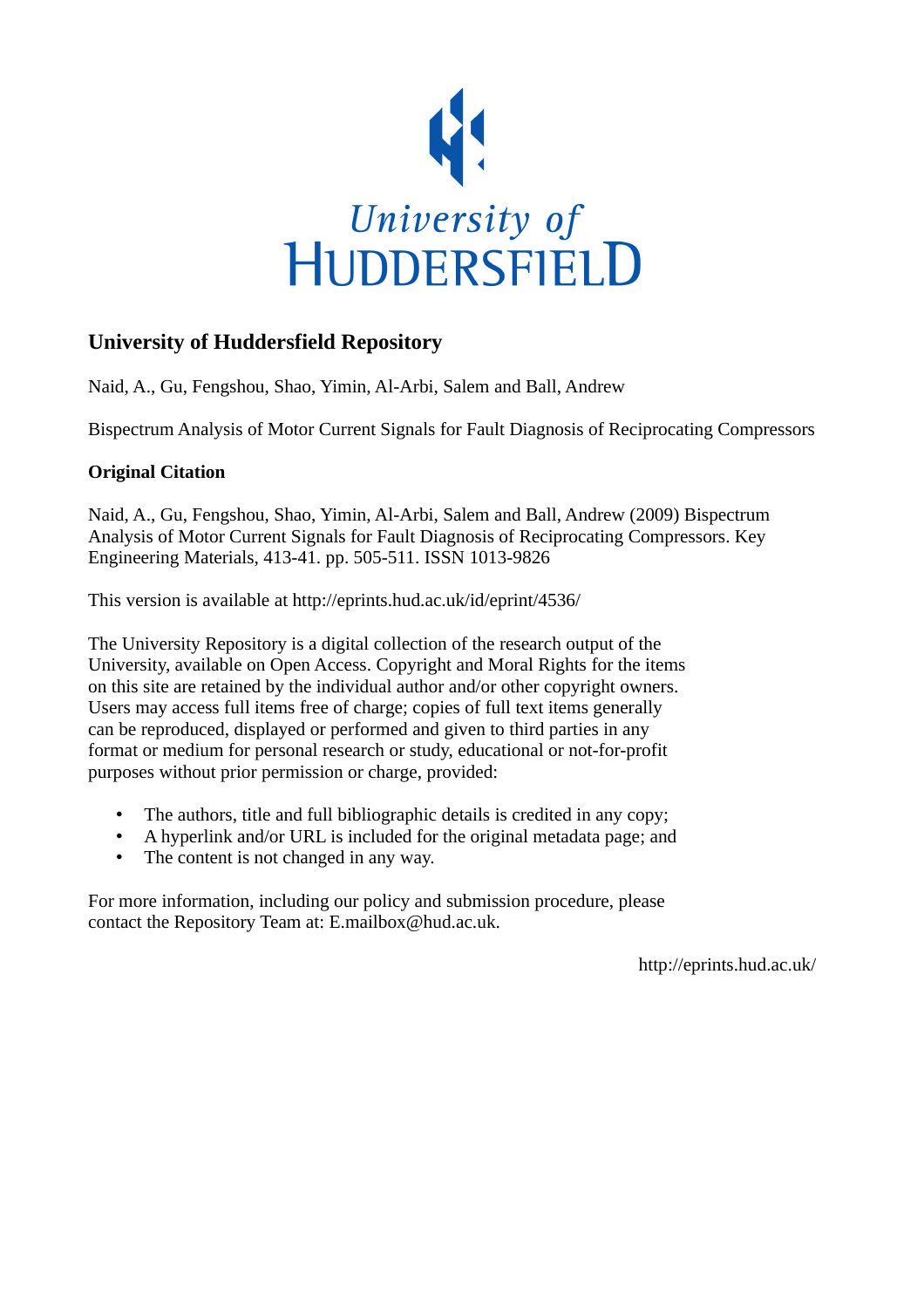## **Bispectrum Analysis of Motor Current Signals for Fault Diagnosis of Reciprocating Compressors**

Abdelhamid Naid<sup>1,a</sup>, Fengshou Gu<sup>1,b</sup>, Yimin Shao<sup>1,c</sup>, Salem Al-Arbi<sup>d</sup>, Andrew  $Ball<sup>1,e</sup>$ 

<sup>1</sup>Diagnostic Engineering Research Group, University of Huddersfield, UK

<sup>2</sup>Mechnical Transmission Laboratory, Chonqing University, P.R. China

<sup>a</sup>a.naid@hud.ac.uk, <sup>b</sup>f.gu@hud.ac.uk, <sup>c</sup>S.Al-Arbi@hud.ac.uk, <sup>e</sup>a.ball@hud.ac.uk, <sup>d</sup>ymshao@cqu.edu.cn

**Keywords:** Reciprocating compressor, Bispectrum, Kurtosis, Motor Current Signature Analysis.

Abstract. The induction motor is the most common driver in industry and has been previously proposed as a means of inferring the condition of an entire equipment train, predominantly through the measurement and processing of power supply parameters. This has obvious advantages in terms of being non-intrusive or remote, less costly to apply and improved safety. This paper describes the use of the induction motor current to identify and quantify a number of common faults seeded on a two-stage reciprocating compressor. An analysis of the compressor working cycle leads to current signal the components that are sensitive to the common faults seeded to compressor system, and second- and third-order signal processing tools are used to analyse the current signals. It is shown that the developed diagnostic features: the bispectral peak value from the amplitude modulation bispectrum and the kurtosis from the current gives rise to reliable fault classification results. The low feature values can differentiate the belt looseness from other fault cases and valve leakage and inter-cooler leakage can be separated easily using two linear classifiers. This work provides a novel approach to the analysis stator current data for the diagnosis of motor drive faults.

#### **1. Introduction**

Induction machine stator current signals have been used widely to determine the health of the induction machine since the early 1980's [1]. A limited amount of work has been undertaken in using the current signals to investigate the potential of using the induction machine as a means of assessing the condition of downstream driven equipment. In [2] it was shown that the influence of mechanical problems that result in rotor disturbances can be detected due to changes in the induction machine stator current, and in [3], it was shown that the induction machine stator current can be used to detect the presence of load imbalance. In [4] a large-scale test involving the on-line monitoring of 120 induction machines in a coal preparation plant using supply parameters was presented. The outcomes were sufficiently promising to suggest that there are serious opportunities for the techniques to be exploited, especially using the effective negative sequence impedance. Further, it has been shown that the induction machine supply current can contain components related to abnormalities in equipment such as compressors, pumps, rolling mills, mixers, crushers, fans, blowers and material conveyors[5] and the technique has been used to detect specific axial flow compressor problems [6]. It has also been found that worm gear tooth meshing frequency components of gearboxes are present in the supply current spectra [1] of the driving induction machine.

In all these publications, the use of the motor supply parameters for the detection of equipment train faults has been limited in that no deterministic approaches have been demonstrated. One of the main reasons for this lack of diagnostic clarity is that the harmonic content and noise contained within an induction machine supply parameter, and in particular the stator current, is high and that traditional two-dimensional spectral analysis techniques can be insufficient to properly correlate the stator current data with faulted conditions.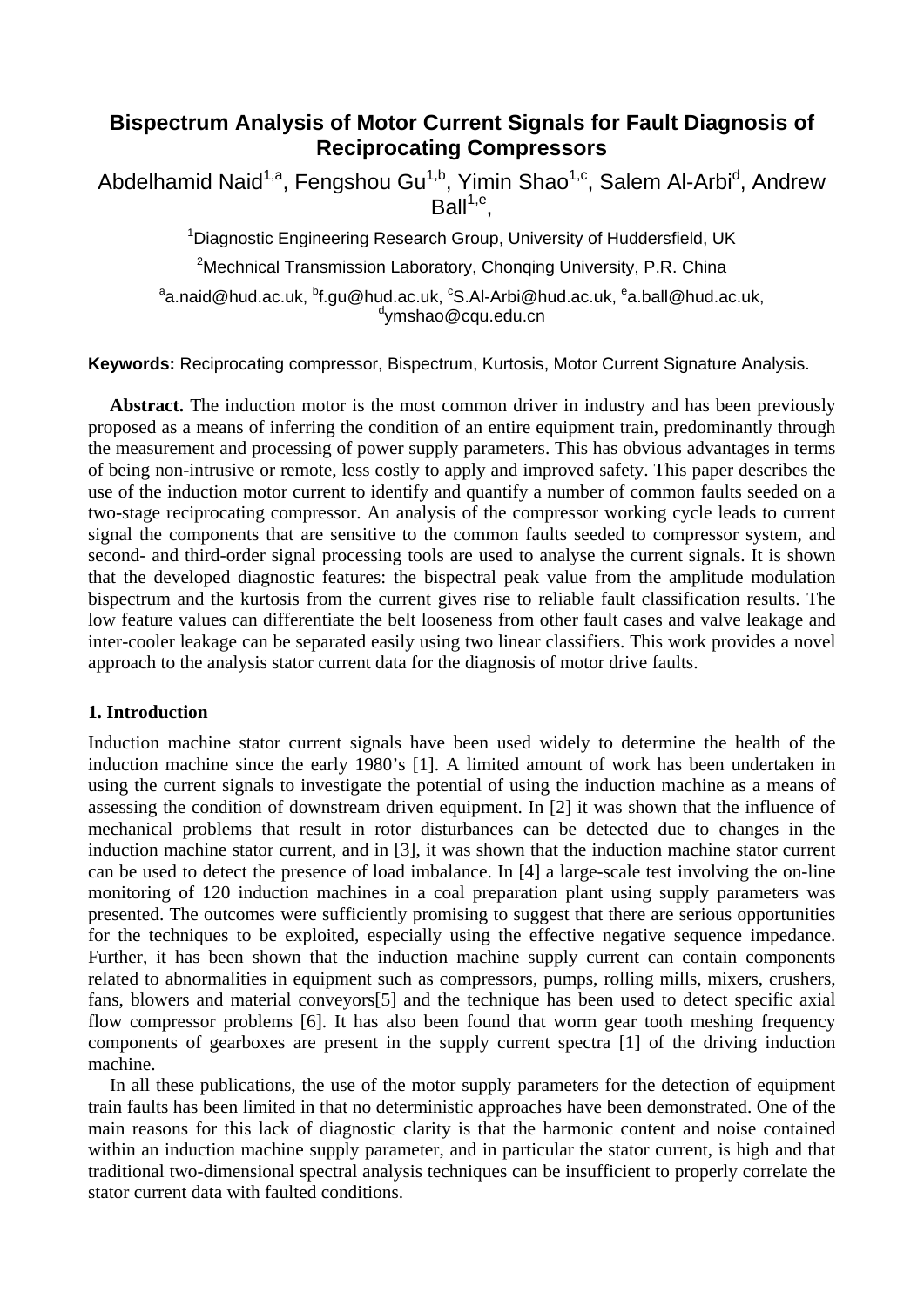Higher Order Spectra (HOS) are signal processing tools that have shown [7-8] significant benefits over traditional, two dimensional spectral analyses because of non-linear system identification, phase information retention and Gaussian noise elimination properties. The application of HOS techniques in condition monitoring has been variously reported with [9] and [10] being representative examples and it is clear that multi-dimensional HOS measures can contain more useful information than traditional two-dimensional spectral measures for diagnostic purposes. Further, in [10], it was shown that these measures could be used in a deterministic manner to predict the HOS components of induction machine vibration sensitive to a number of fault conditions. Additionally, it was demonstrated that the HOS measures were more sensitive to the fault conditions than traditional spectral analysis. However, these techniques have not been extended to include induction machine supply parameter investigations or faults on the downstream driven equipment train.

This paper begins to address these issues by investigating the capability of the induction motor phase current to detect different faults in a reciprocating compressor. Theoretical principles are presented that predict the frequency components of the motor phase current sensitive to the seeded faults. An experimental investigation is presented and four compressor conditions are investigated over a wide range of discharge pressure conditions. The bispectrum signal processing tools are then used to investigate the predictive phase current frequency components' capabilities to detect both the presence and magnitude of the seeded faults.

#### **2 Characteristics of Motor Current Signals**

Reciprocating compressors are common equipment in industry. A compressor system consists of typically an induction motor, a belt transmitter and a multi-cylinder compressor. The compressor has two basic working processes: compression and expansion. From previous study [11], during the compression it needs more power while the expansion needs less power. This working process will give rise to a periodically varying load to the driving motor. The speed of the motor is then varying accordingly. From the motor drive theory, the speed variation will lead to corresponding changes in the current fed to the motor[12]. When a compressor runs under normal conditions, the fluctuation increases with the increase of discharge pressure and is valued in a pre-designed range.

This means that the measured current signals are also changes with the fluctuations. Because of the speed fluctuation, the signals exhibit different forms of modulations including amplitude modulation and angle modulation. The degree of the modulation is determined by the amplitudes of the load fluctuations.

Therefore, if there is a fault from the compressor, the load fluctuation will be changed and hence the modulation is different. Various leakages in inter-cooler, piston rings, etc. may reduce the fluctuations and hence reduce the modulations whilst some faults such as valve leakages and blockages may increase the fluctuations and hence cause a high degree of modulations. This then can be used for fault detection.

From previous researches such as [12-13] the modulations will exhibit a series of sidebands  $f_{sb}$ at the supply frequency in a motor current spectrum.

$$
f_{sb} = f_s \pm mBf_r \tag{1}
$$

where  $f_s$  is the supply frequency,  $m=1, 2, 3, ...$  etc., B is the belt transmission ratio and  $f_t$  is the rotor rotational speed. Fig1. shows the current signals from a two-stage reciprocating compressor. The compressor has a 3kw three-phase four-pole induction motor, a belt with a transmission ratio of 3.1 and a two-stage compressor operating in a pressure range from 80psi to 120psi (5.5bar to 8.3bar). From the in-cylinder pressures and compressor torques, shown in Fig. 1(a) and (b), respectively, the motor is under a dynamic load fluctuating according to the working cycle of the compressor. This fluctuating load leads to a modulated current waveform, shown in Fig. 1(c). The current waveforms exhibit clear amplitude modulation in-line with the torque waveforms. The spectra of current signals, shown in Fig1.(d), exhibits typical amplitude modulation(AM) features.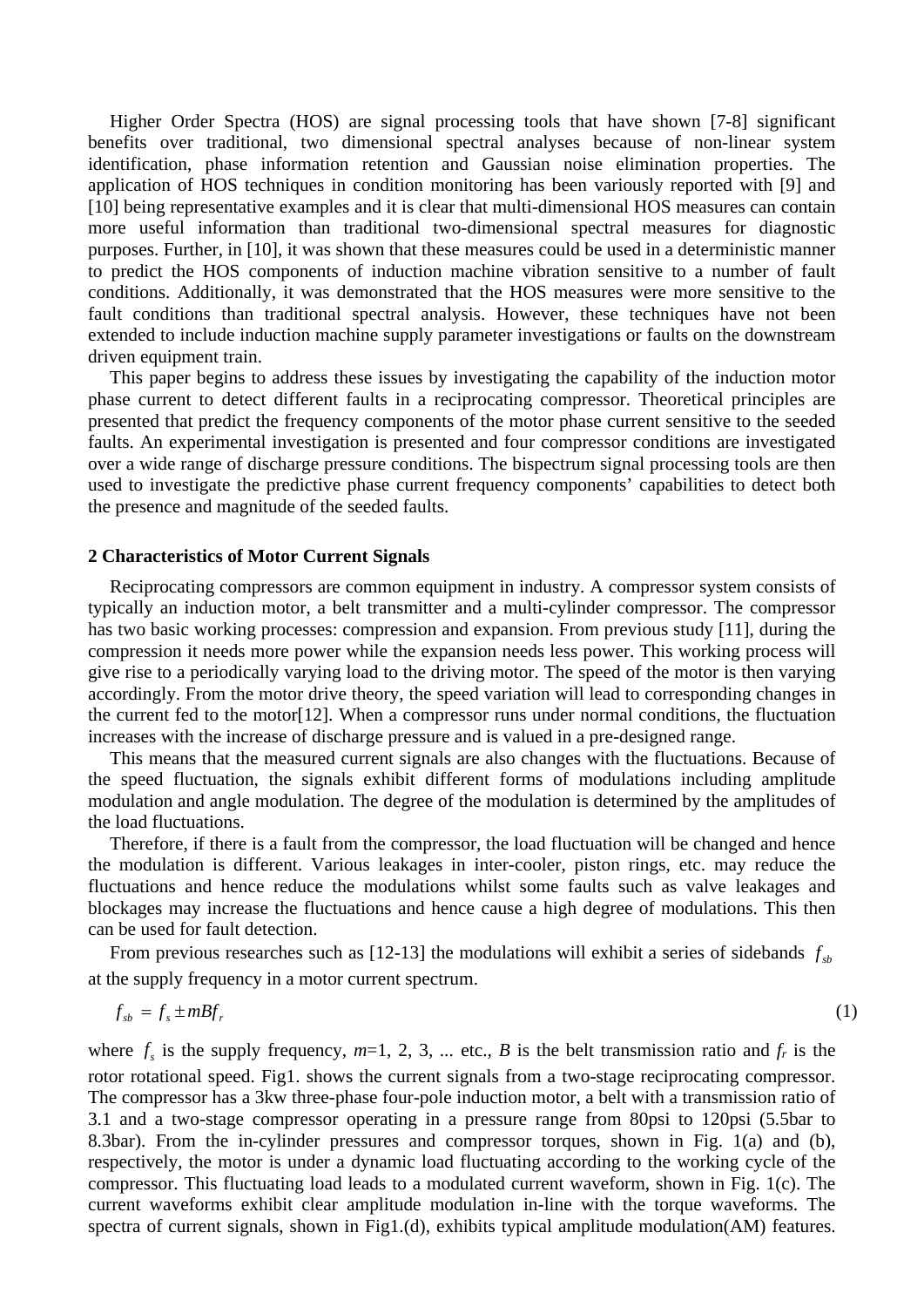They are dominated by the carrier components at the supply frequency 50Hz and also show clearly the sideband components at  $50\pm7.3$  Hz which correspond to the operating frequency of the compressor.

More interestingly, the amplitude of the current waveform from the valve leakage seems slightly lower than that of healthy condition. In the spectra, the sideband amplitudes for the leakage are also slightly higher while the supply amplitude has a small decrease when compared with the spectrum of the healthy condition. These are consistent with the changes in the pressure and torque graphs, which mean that the current signals contain sufficient information for compressor fault detection and diagnosis.

However, a compressor usually operates in a wide range of discharge pressures. The changes due to operating pressures may mask the small changes due to faults, which makes it difficult to separate different types of faults. In addition, different types of compressors faults may also produces similar change patterns in both the spectra and the waveforms. These means that the second-order analysis is not sufficient to discriminate the changes and hence more advanced signal processing methods have to be used to enhance the small changes for separating different types and severities of the compressor faults.



Fig. 1 Stator current waveforms and spectra for a healthy compressor and a valve leakage case

## **3 Conventional Bispectrum**

Conventional bispectrum analysis has a number of unique properties such as non-linear system identification; phase information retention and Gaussian noise elimination when compared with common spectrum analysis. To develop more effective diagnostic features, bispectrum analysis is applied to the current signals to extract and study possible non-linear characteristics under different operating conditions and fault cases.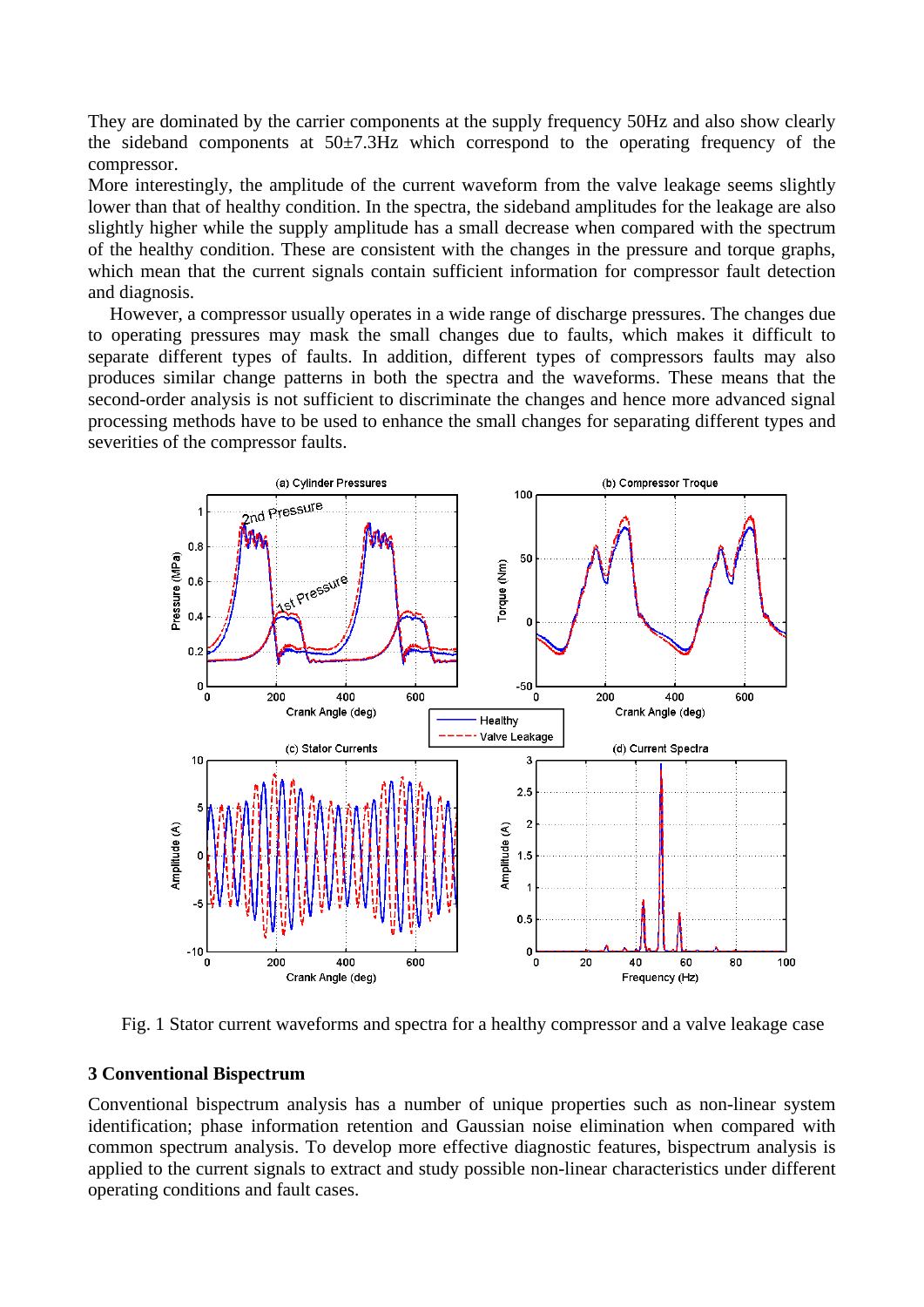Given a discrete time current signal  $x(n)$ , the discrete Fourier transform (DFT),  $X(f)$ , of  $x(n)$  is defined to be

$$
X(f) = \sum_{n=-\infty}^{\infty} x(n)e^{-2j\pi n}
$$
 (2)

and the well-known second-order measure, the power spectrum of  $x(n)$  is obtained by the expression

$$
P(f) = E[X(f)X^*(f)]
$$
\n
$$
P(f) = E[X(f)X^*(f)]
$$
\n
$$
P(f) = E[X(f)X^*(f)]
$$
\n
$$
P(f) = E[X(f)X^*(f)]
$$
\n
$$
P(f) = E[X(f)X^*(f)]
$$
\n
$$
P(f) = E[X(f)X^*(f)]
$$
\n
$$
P(f) = E[X(f)X^*(f)]
$$
\n
$$
P(f) = E[X(f)X^*(f)]
$$
\n
$$
P(f) = E[X(f)X^*(f)]
$$
\n
$$
P(f) = E[X(f)X^*(f)]
$$
\n
$$
P(f) = E[X(f)X^*(f)]
$$
\n
$$
P(f) = E[X(f)X^*(f)]
$$
\n
$$
P(f) = E[X(f)X^*(f)]
$$
\n
$$
P(f) = E[X(f)X^*(f)]
$$
\n
$$
P(f) = E[X(f)X^*(f)]
$$
\n
$$
P(f) = E[X(f)X^*(f)]
$$
\n
$$
P(f) = E[X(f)X^*(f)]
$$
\n
$$
P(f) = E[X(f)X^*(f)]
$$
\n
$$
P(f) = E[X(f)X^*(f)]
$$
\n
$$
P(f) = E[X(f)X^*(f)]
$$
\n
$$
P(f) = E[X(f)X^*(f)]
$$
\n
$$
P(f) = E[X(f)X^*(f)]
$$
\n
$$
P(f) = E[X(f)X^*(f)]
$$
\n
$$
P(f) = E[X(f)X^*(f)]
$$
\n
$$
P(f) = E[X(f)X^*(f)]
$$
\n
$$
P(f) = E[X(f)X^*(f)]
$$
\n
$$
P(f) = E[X(f)X^*(f)]
$$
\n
$$
P(f) = E[X(f)X^*(f)]
$$
\n
$$
P(f) = E[X(f)X^*(f)]
$$
\n
$$
P(f) = E[X(f)X^*(f)]
$$
\n
$$
P(f) = E[X(f)X^*(f)]
$$
\n
$$
P(f) = E[X(f)X^*(f)]
$$
\n
$$
P(f) = E[X(f)X^*(f)]
$$
\n

where  $X^*(f)$  is the complex conjugate of  $X(f)$  and  $E[f]$  is the statistical expectation. The power spectrum is a linear transform and is a function of the frequency index *f*. Extending these definitions to measures of order 3 gives rise to the bispectrum  $B(f_1, f_2)$  which is defined as

 $B(f_1, f_2) = E[X(f_1)X(f_2)X^*(f_1 + f_2)]$  (4)

where  $f_1$ ,  $f_2$  and  $f_1+f_2$  are the individual frequency components obtained for the Fourier series integral. Note that, unlike second-order measures, this third-order measure is a complex quantities in that it contains both magnitude and phase information about the original time series  $x(n)$ . The bispectrum can detect the presence of Quadratic Phase Coupling (QPC). QPC occurs when the phases of the frequencies  $f_1$ ,  $f_2$  and  $f_1+f_2$  sum to zero i.e.  $\phi_{f_1} + \phi_{f_2} - \phi_{f_1+f_2} = 0$  and this is indicated by

a peak in the bispectrum at the *bifrequency*  $B(f_1, f_2)$  and when the associated *biphase*,  $\Phi(f_1, f_2)$ , tends to zero.

Fig. 2 shows the bispectra of the current signals for a healthy compressor and a valve leakage case. The healthy bispectrum show a major QPC peak at bifrequency (50, 50) and a number of small peaks which are separated by a frequency interval of 7.3Hz. These components are clearly relating to the compressor working process. Similarly, the bispectrum for the faulty case also have the major QPC peaks but with less small peaks. Comparing between these two bispectra, it is seen that the major peak of the faulty case is lower and the two peaks close to the major peak are higher. The change amplitude is clearly larger than that from the second-order spectrum in Fig.1. This shows that this third-order based bispectrum can produce more discriminatory information than the second-order methods.



Fig.2 Conventional Bispectra for a healthy compressor and a valve leakage at 120psi However, too many small QPC peaks in the conventional bispectrum may lead to confusions in interpreting the results. The major components at (50, 50) seems from the coupling between 50Hz, 50Hz and 100Hz. However, there are is very low amplitude at 100Hz due to spectrum leakage. Thus this (50, 50) component may be a false QPC. Apart from this 50Hz peak, other peaks are the compiling from the components relating to compressor system: working frequency 7.3Hz, supply frequency 50Hz, sidebands of  $50\pm7.3$ Hz and sidebands harmonics. However, amongst these components, only the small peak at (7.3, 50) is useful to show the two independent components: 7.3Hz and 50Hz in the AM current signal and others may be redundant.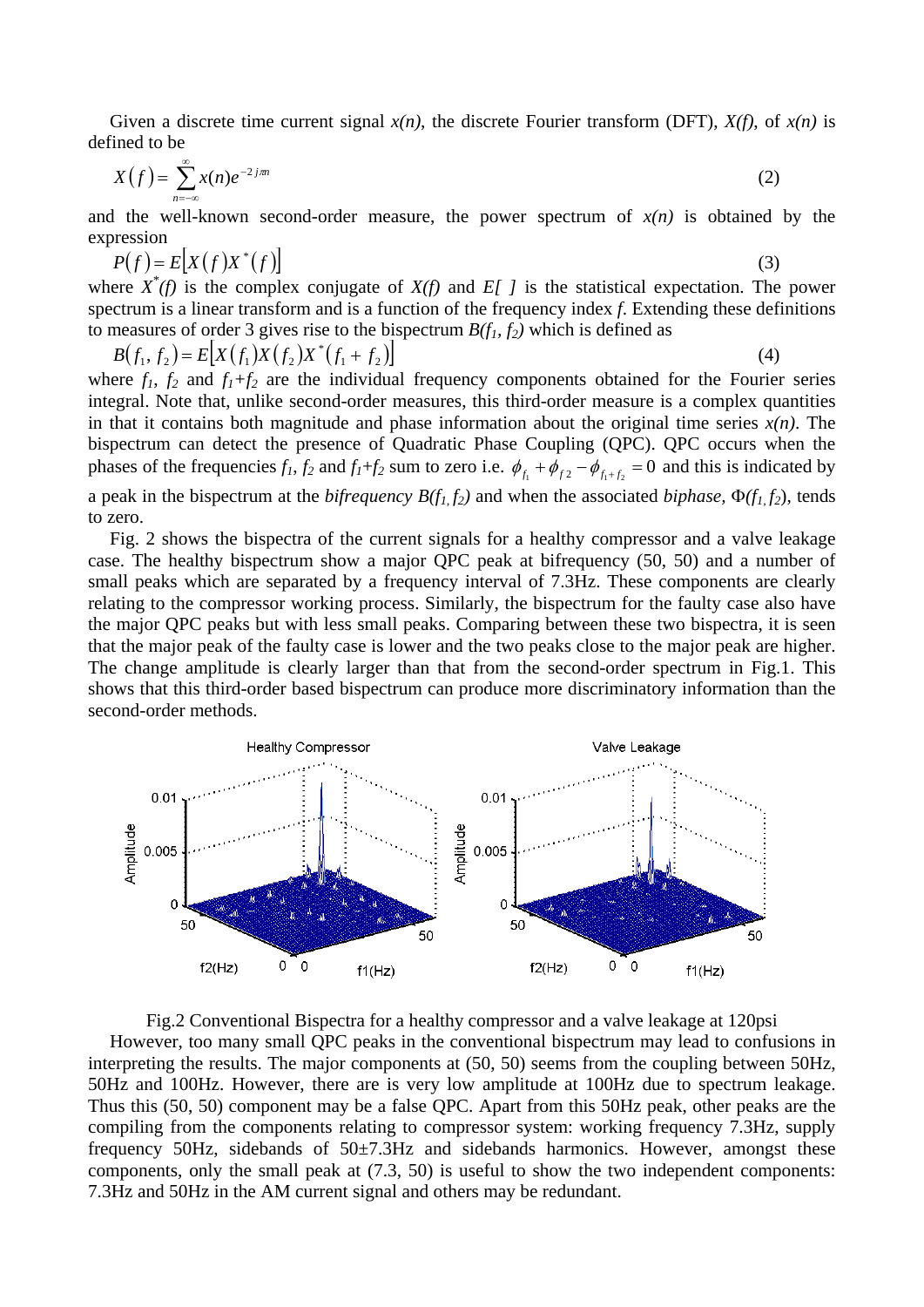In addition, so many of the peaks make the diagnostic feature extraction more difficult. Generally, more evaluation effort is required to determine the optimal from when a large number of candidates are involved.

#### **4 Amplitude Modulation Bispectrum**

Equation (4) examines only the presence of QPC from the harmonically related frequency tripe  $(f_1, f_2, f_1+f_2)$  and overlooks the possibility that the occurrence of  $(f_1-f_2)$  may be also so due to the QPC between  $f_2$  and  $f_1$ . Because of this it is not accurately enough to analyses AM signals such as the motor current signals. To improve the performance of the Bispectrum in describing the motor current signals, a modified Bispectrum, named an AM Bispectrum is defined [14-15] as

 $(f_1, f_2) = E[X(f_2 + f_1)X(f_2 - f_1)X^*(f_2)X^*(f_2)]$ 2  $B_{AM}(f_1, f_2) = E[X(f_2 + f_1)X(f_2 - f_1)X^*(f_2)X^*(f_2)]$  (5) Equation(5) now takes into account both  $(f_1+f_2)$  and  $(f_1-f_2)$  simultaneously for possible QPC in AM signals. It shows[15] that a bispectral peak will appear at bifrequency  $B_{AM}(f_1, f_2)$  if  $(f_1+f_2)$  and  $(f_1-f_2)$  $f_2$ ) are both due to QPC between  $f_1$  and  $f_2$ . This is more accurate in representing the feature of the AM signal.

Figure 3 shows the AM bispectra for the two signals show in previous section. There is only a clear peak at bifrequency (7.3, 50). This shows that the sidebands and the supply frequency have a single QPC, leading to a more clear and concise representation of the AM current signals, which makes the extraction of fault detection straightforward. More importantly, the peak amplitude for the valve leakage is more than 30% higher than that of the healthy case, which can be directly used as an important feature to detect the presence of the valve fault.



Fig3. AM Bispectra for a healthy compressor and a valve leakage case at 120psi

### **5 Bispectrum Based Diagnosis**

The peak amplitudes from bispectra are very sensitive to the spectrum leakage. Rather using the peak values directly for separating different faults, an average value  $A_B$  around the peak is used for fault separation, which is defined in the bispectrum domain as

$$
A_B = \frac{1}{4k} \sum_{j=m-k}^{j=m+k} \sum_{i=n-k}^{i=n+k} A_{ij} \tag{6}
$$

Where  $(m, n)$  is the index of the peak position;  $k=4$  is the number of the spectral lines around peak (*m, n*). To reduce the influence that the amplitude of current signals increases with compressor discharge pressures, the average bispectrum amplitude is normalised by the root mean square (RMS) value *Irms*:to obtain a more reliable bispectrum peak feature:

$$
A_{Bn} = \frac{A_B}{I_{rms}}\tag{7}
$$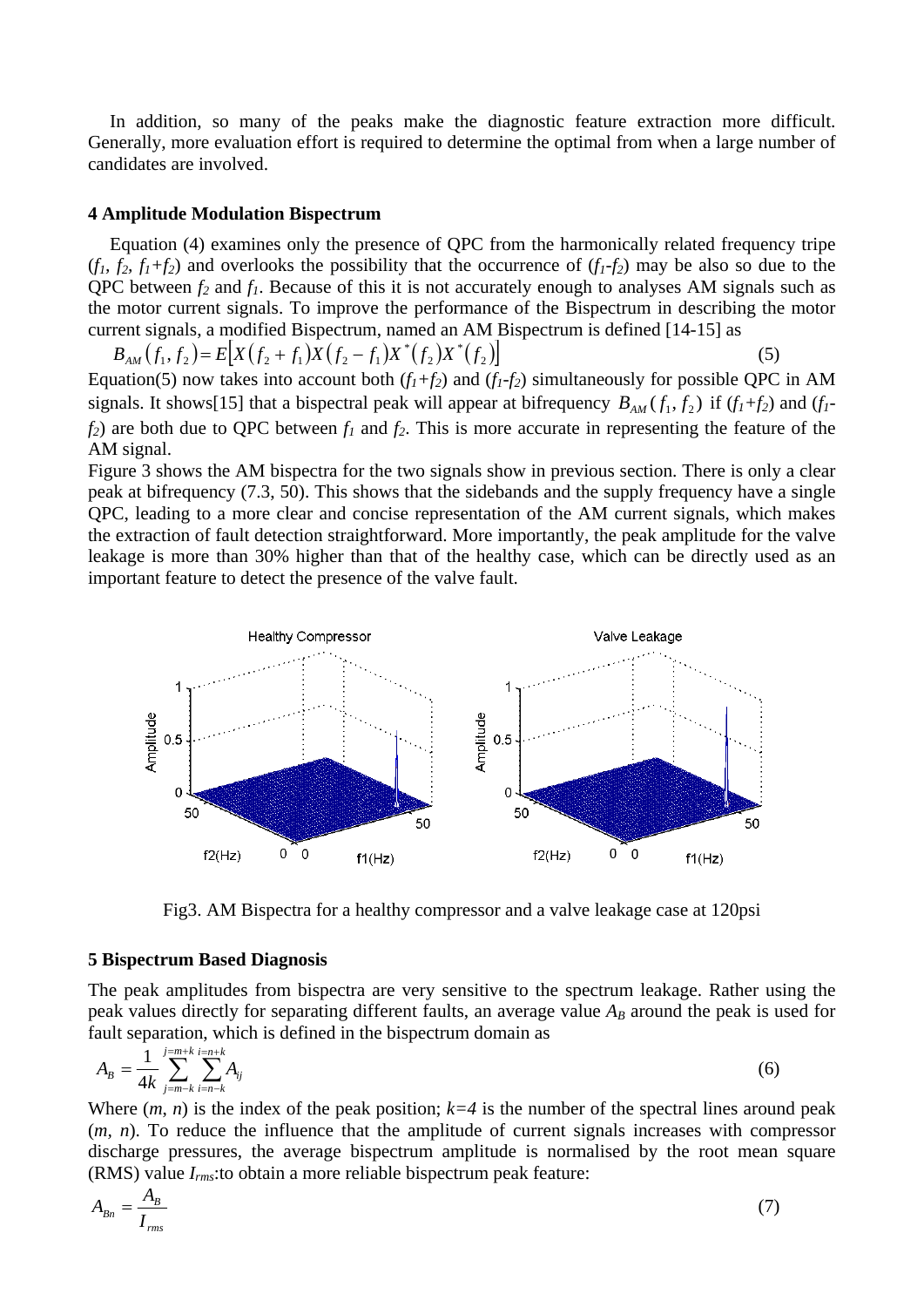Obviously, a higher value of *ABn* shows a higher degree QPC in the signal. In addition, for a complete separation of the seeded faults, kurtosis values of the current signals are also calculated by

$$
K = \frac{1/n \sum_{i=1}^{i=n} (x_i - \overline{x})^4}{\left[1/n \sum_{i=1}^{i=n} (x_i - \overline{x})^2\right]^2}
$$
(8)

The benefit of using signal kurtosis is that it highlights more the high amplitudes of the AM signals and produce better fault separation when compared to the second-order measures such as peak factor.





Fig. 4 Performance of compressors fault classification

Fig. 4 shows the performance of compressor fault separation based on the bispectrum peak features and signal kurtosis. The top graph shows the effects of the three common faults: valve leakage, inter-cooler leakage and belt looseness, on the cylinder pressures. The valve leakage causes a slight increase in the pressures of both the first stage and the second stage cylinders whereas the intercooler creates a small decrease in the pressures. However, the belt looseness does not cause any changes to the cylinders pressures. This means that any cylinder pressures based detection methods such as pressure, vibration and temperature will failure in detecting this type of fault. In addition, these three seeded faults are very small. The compressor can produce the required pressure without noticeable changes in its service performance.

However, the suggested diagnostic features, shown in the bottom plots of Fig. 4, show clear differences between different fault cases and from the healthy operation. In addition, the differences spread over a wide range of discharge pressures (80psi to 120psi) which is the rated range of the compressor. The valve leakage produces higher values of both the bispectral peak and the signal kurtosis whereas the inter-cooler leakage shows lower values for both the features. This is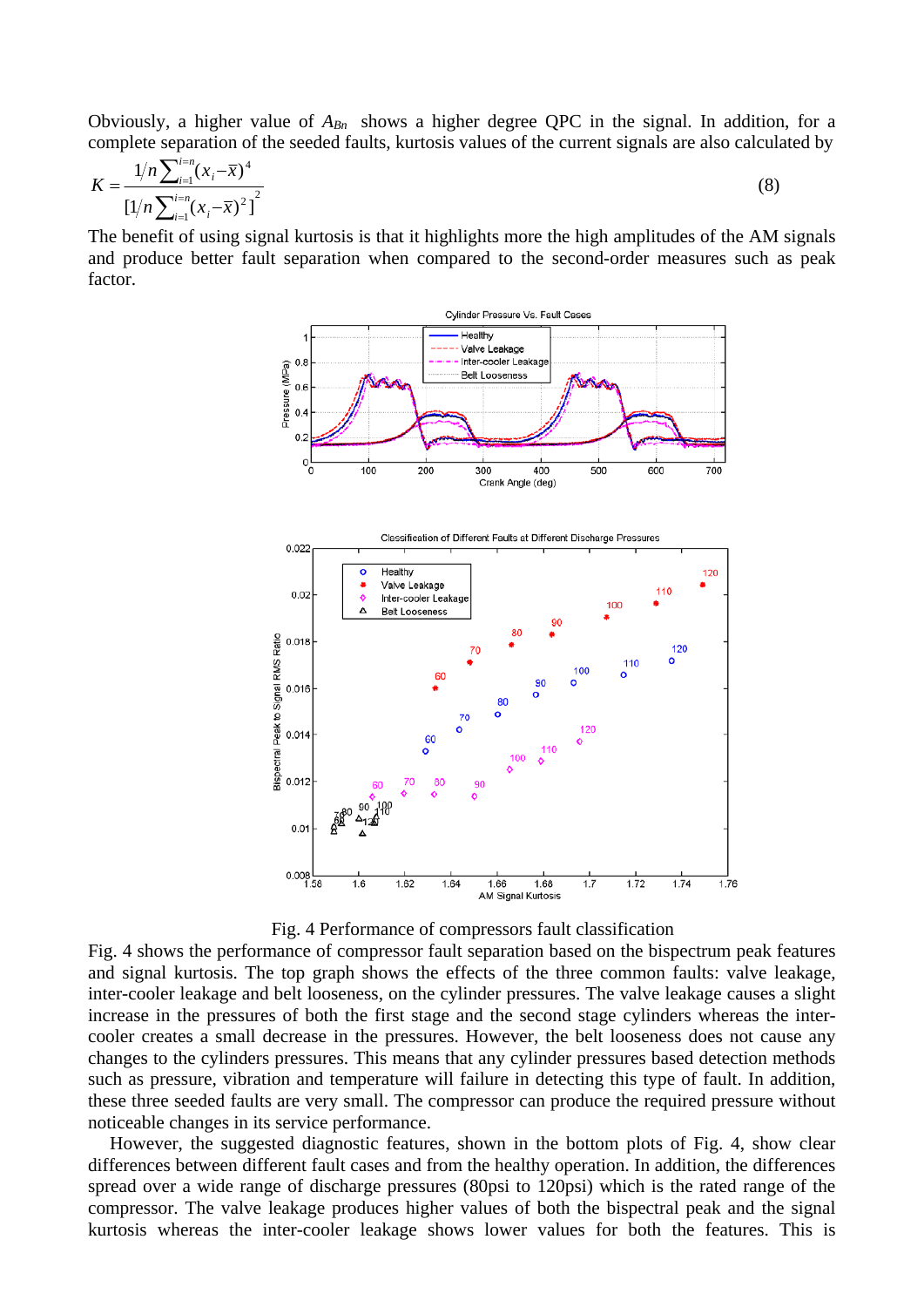consistent with the changes in cylinder pressures and the load torques. From this it can be concluded that either too high or too low feature values will indicate that a faulty or abnormal operation. In particular, the belt looseness, like the low discharge pressure operations, has very low feature values, which shows the abnormal compressor operation.

Based on above discussions, compressor fault diagnosis can be carried out at its rating operation range from 80psi to 120psi. The low feature values can be used to differentiate the belt looseness from other fault cases. Valve leakage and inter-cooler leakage can be separated easily using two linear classifiers.

### **6 Conclusions**

This work has clearly shown that the bispectrum analysis of the induction motor current clearly has significant potential as a means of non-intrusively detecting the presence of incipient faults in its driven equipment items. From compressor working process it related the changes in the incylinder pressure to the motor current amplitude modulation. However, the conventional bispectrum is not so effective in analysing the AM current signals for feature extraction. A modified bispectrum i.e. AM bispectrum is then used to obtain a more distinctive QPC peak of the AM current signals. An averaged QPC peak in conjunction with signal kurtosis is then developed to diagnosis different compressor faults including valve leakage, inter-cooler leakage and belt looseness. The classification results shows that the low feature values can be used to differentiate the belt looseness from other fault cases and valve leakage and inter-cooler leakage can be separated easily using two linear classifiers.

### **References**

[1] W. T. Thomson, M. Fenger, "Current signature snalysis to setect induction motor faults", IEEE Ind. Appl. Mag., Jul./Aug. 2001, pp26-34.

[2] M. E. H. Benbouzid, "A review of induction motors signature analysis as a medium for faults detection", IEEE Trans. Ind. Elec., Vol. 47, No. 5, Oct. 2000, pp 984-993.

[3] R. R. Obaid, T. G. habetler, R. M. Tallam, "Detecting load unbalance and shaft misalignment using stator current in inverter-driven induction motors", IEEE int. Elec. Mach. And Drives Conf., pp1454-1458, 2003.

[4] G. T. Honce, J. R. Thalimer, "Reducing unshceduled plant maintenance delays – field test of a new method to predict electric motor failure", IEEE Trans. Ind. Appl., Vol. 32, No. 3, May/Jun. 1996, pp689-694.

[5] R.C. Kryter, H.D. Haynes, "Condition monitoring of machinery using motor current signature analysis", Sound & Vib., Sep. 1989.

[6] K. N. Castleberry, S. F. Smith, "A dedicated compressor monitoring system employing current signature analysis", ORNL report DE 93010270.

[7] H. Fanglin, G. Songnian, "Application of higher order cumulant to structure fault diagnosis". Proc. 11th Inter. Mod. Anal. Conf., pp1237-1240, 1993.

[8] G. Gelle, M. Colas, G. Delaunay, "Higher order statistics for detection and classification of faulty fan belts using acoutical analysis", IEEE Sig. Proc. Workshop on HOS, 21-23 Jul., 1997.

[9] I. M. Howard, "Higher-order spectral techniques for machine vibration condition monitoring", Proc. Instn. Mech. Engrs., Vol. 211, Part G, pp211-219, 1997.

[10] N. Arthur, J. Penman, "Induction machine condition monitoring with Higher Order Spectra", IEEE Trans. Ind. Elec., Vol. 47, No. 5, pp 1031 – 1041, Oct. 2000.